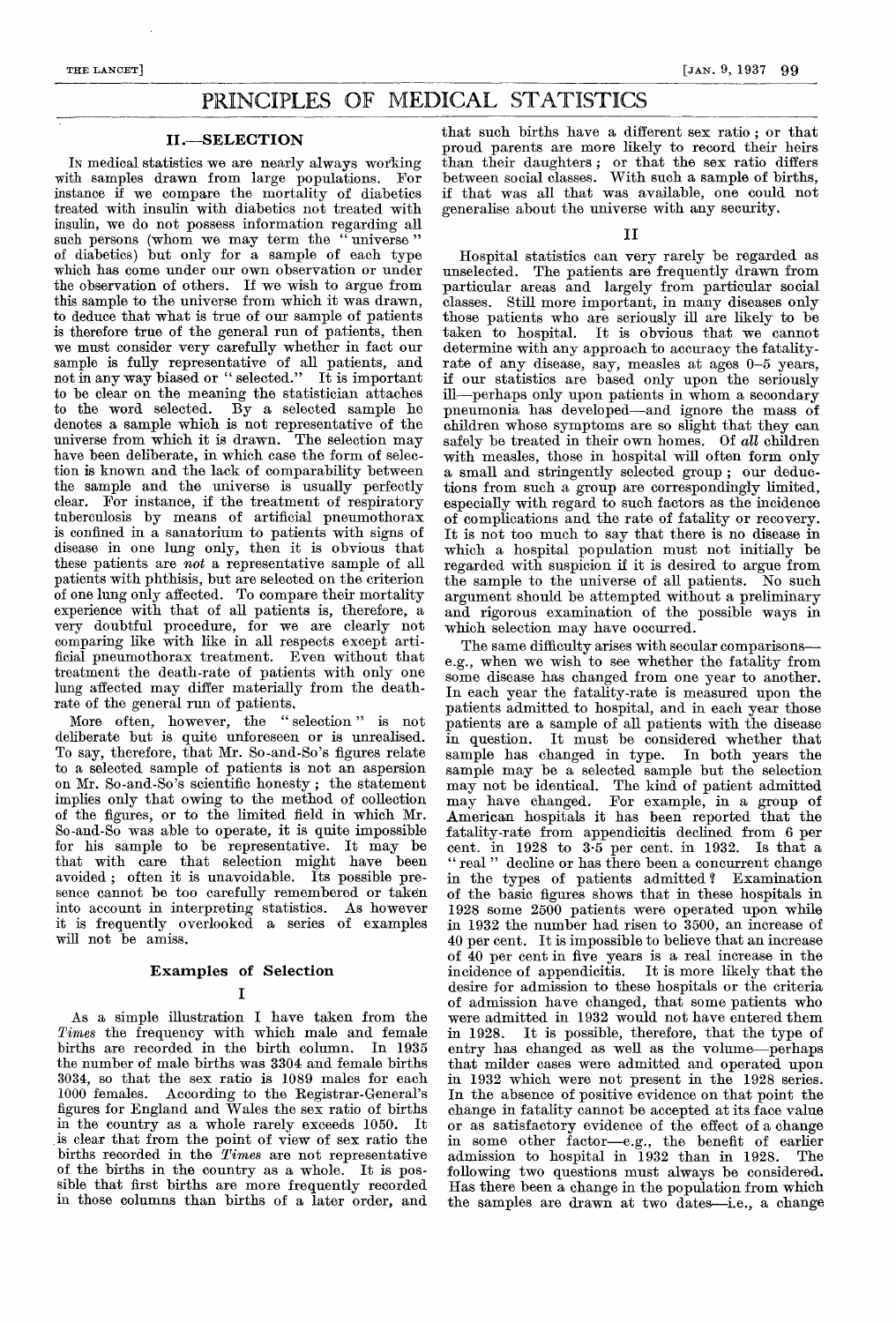relevant to the question at issue? At each date was there an equal probability that a particular type of patient would be included in the sample ?

| v<br>× |
|--------|

In measurements of the value of some form of treatment, statistics of the following type are frequently given :-

| Day of disease | Fatality-rate             | Day of disease | Fatality-rate       |
|----------------|---------------------------|----------------|---------------------|
| upon which     | per cent. of              | upon which     | per cent. of        |
| treatment was  | treated                   | treatment was  | treated             |
| first given.   | patients.                 | first given.   | patients.           |
|                | $1 \cdot 3$<br>3.6<br>7.5 | 6 or later     | 9.3<br>12.8<br>16.4 |

It is possible that the level of this fatality-rate at the different stages is seriously influenced by selection. Let us suppose, as is often the case, that the treatment is given to patients brought to hospital and that all patients do not necessarily go to hospital. Then on the first day of disease a variety of patients will be taken to hospital, in some of whom, in the absence of the special treatment, the disease is destined to run a mild course, in others a severe course. The presence of a proportion of mild cases will ensure a relatively low fatality-rate, even if the special treatment has no specific effect. But as time passes this proportion of mild cases in the hospital sample is likely to decline. By the time, say, the fourth day of disease is reached, a number of patients who were not seriously ill will have recovered or be on the way to recovery. Their removal to hospital is unnecessary. Their removal to hospital is unnecessary. On the other hand, patients who have made a turn for the worse or whose condition has become serious are likely to be taken to hospital for immediate treatment. Thus on the later days of disease the sample removed to hospital for treatment is likely to contain an increasing proportion of persons seriously ill, it obviously being unnecessary to transfer those who are making an uninterrupted recovery. In other words the patients removed to hospital on the fourth day of disease are not a random sample of all patients who have reached that day of the disease but consist rather, perhaps mainly, of patients still seriously ill. Such a group will certainly have a relatively high fatality-rate.

Another example of this statistical difficulty may be taken from some fatality-rates recorded for appendicitis. It has been reported that in a group of cases 2 per cent. died of those admitted to hospital within 24 hours of the onset of symptoms compared with 10 per cent. of those whose admission was delayed till after 72 hours. But it is likely that the group of patients admitted early is composed of a proportion of the seriously ill and a proportion that would do well whether admitted to hospital or not. On the other hand those who are admitted after a delay of three days from onset are likely to be patients whose condition is serious, and clearly those whose condition has become quiescent are unlikely to be taken to hospital at that point of time. If such a sequence of events occurs, it is clear that the group of patients admitted early is not in pari materia with the group of patients admitted late. Selection may not be the whole explanation of the difference between the fatality-rates, indeed it is not likely to be for there are excellent reasons for the early treatment of appendicitis. But it is a possible factor with statistics such as these which makes it very difficult to measure accurately the magnitude of the advantage.

IV

A sample which is composed of volunteers or selfselected individuals is not likely to be a random sample of the universe from which it is drawn. If, for example, the treatment of colds by vaccine is offered to a group of persons, the volunteers are likely to belong mainly to that section of the group which suffers most severely from colds and hopes for some advantage from the treatment. They are in that event a select group, not comparable with were drawn. In such cases the question must always arise : is the act of volunteering correlated with any factor which may have an influence upon the final results of the experiment ?

### Self-selection

An interesitng example of what may be termed self-selection is worth quoting. In 1931 the Industrial Pulmonary Diseases Committee of the Medical Research Council wished to make an inquiry into whether the working health and capacity of coalminers are impaired by the inhalation of anthracite dust. To begin with, a study was made of the size and age constitution of the working population at the South Wales anthracite collieries. workers had to be excluded from the investigation, since such workers as well as being exposed to various concentrations of anthracite dust in the atmosphere may in addition be exposed at times to silica dust. If the health of these workers was found to be impaired it would be impossible to implicate anthracite dust as the responsible agent. The impairment might equally well be due to exposure to stone dust containing silica, which, it is well known, can produce serious damage to health. In addition it was considered necessary to exclude surface workers who had at any time worked underground, since the effects of exposure to silica dust will not necessarily be immediately apparent and also because impaired health may have been the reason for transference from underground to surface work. This was, in fact, known to be the reason in numerous cases, so that such workers would be a highly select group. Attention was therefore turned to workers who were exposed to anthracite dust on the surface and had always worked on the surface. Such workers, it was found, are employed on a relatively light task. Not only was there a tendency to draft to it operatives who had previously worked underground and had for one reason or another become partially incapacitated, but in addition it was clear that a large number of boys were initially employed upon this work but rapidly moved away to other work. In the main these boys were drafted underground where the physical labour was heavier but the rate of pay superior.

The inevitable inference is that the healthy and strong individuals will transfer to underground work while those who remain on the surface are likely to be of under-average physique and health. In other words there has been a form of self-selection. If the words there has been a form of self-selection. examination of such surface workers showed that they included a high proportion with impaired health or that they suffered an unduly high rate of sickness in comparison with some standard, this result could not with security be ascribed to the effects of dust inhalation. It might be considerably influenced by the fact that these surface workers were, through the operation of selection, initially less healthy than a random. sample of all surface workers. This investigation also contains an example of selection through